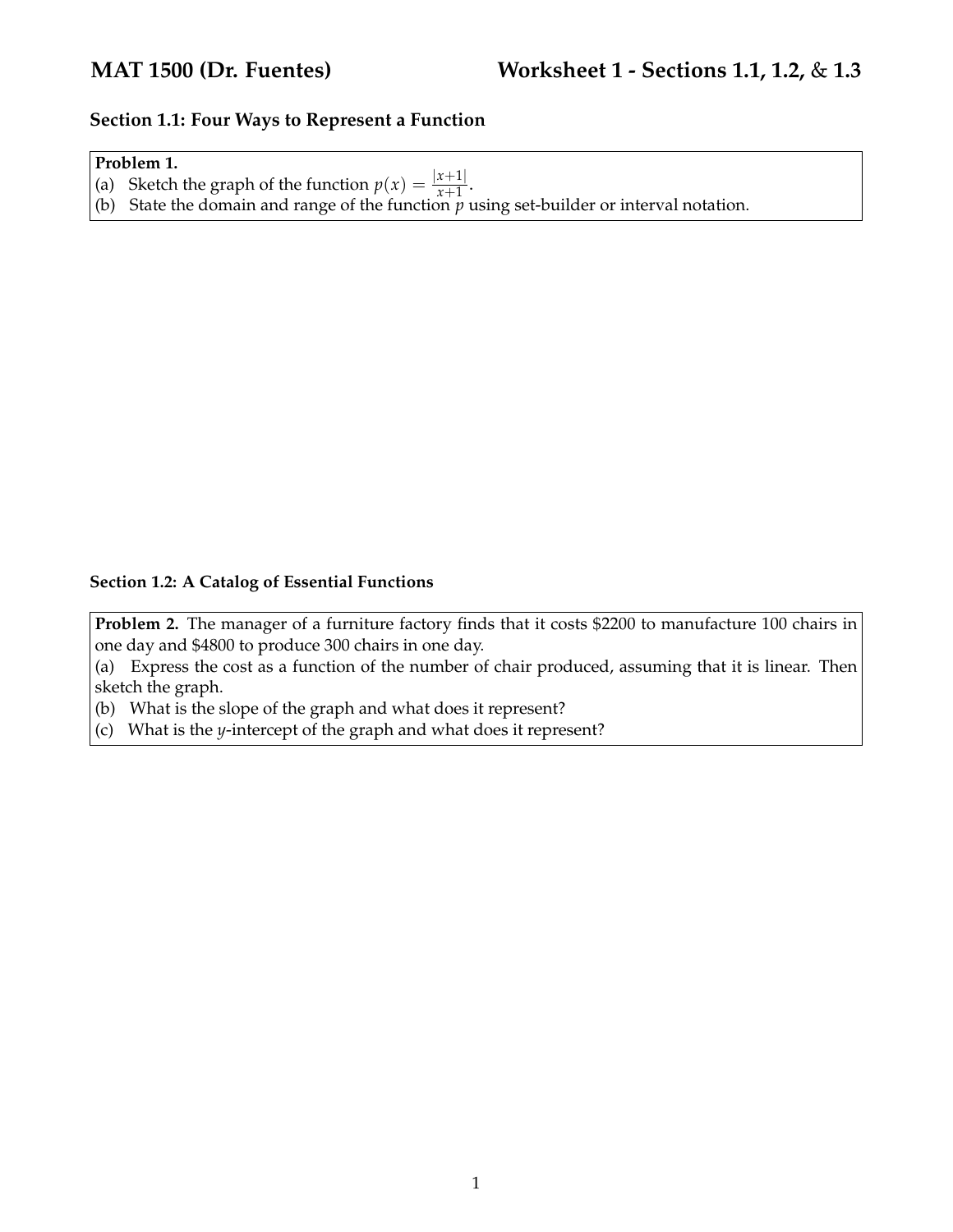**Problem 3.** Find the domain of each of the following functions:

(a) 
$$
f(x) = \frac{x+2}{x^2 - 5x}
$$
, \t\t (b)  $g(x) = \frac{1}{\sqrt[4]{x^2 - 5x}}$ , \t\t (c)  $h(x) = \frac{1}{\sqrt[5]{x^2 - 5x}}$ .

Please state your answer in set or interval notation.

## **Section 1.3: New Functions from Old Functions**

**Problem 4.** Graph the following functions by hand, not by plotting points, but by starting with the graph of one of the essential functions and then applying the appropriate transformations.

(a) 
$$
f(x) = 2 - (x+1)^2
$$
,   
 (b)  $g(x) = 3\sin(\frac{1}{2}x)$ .